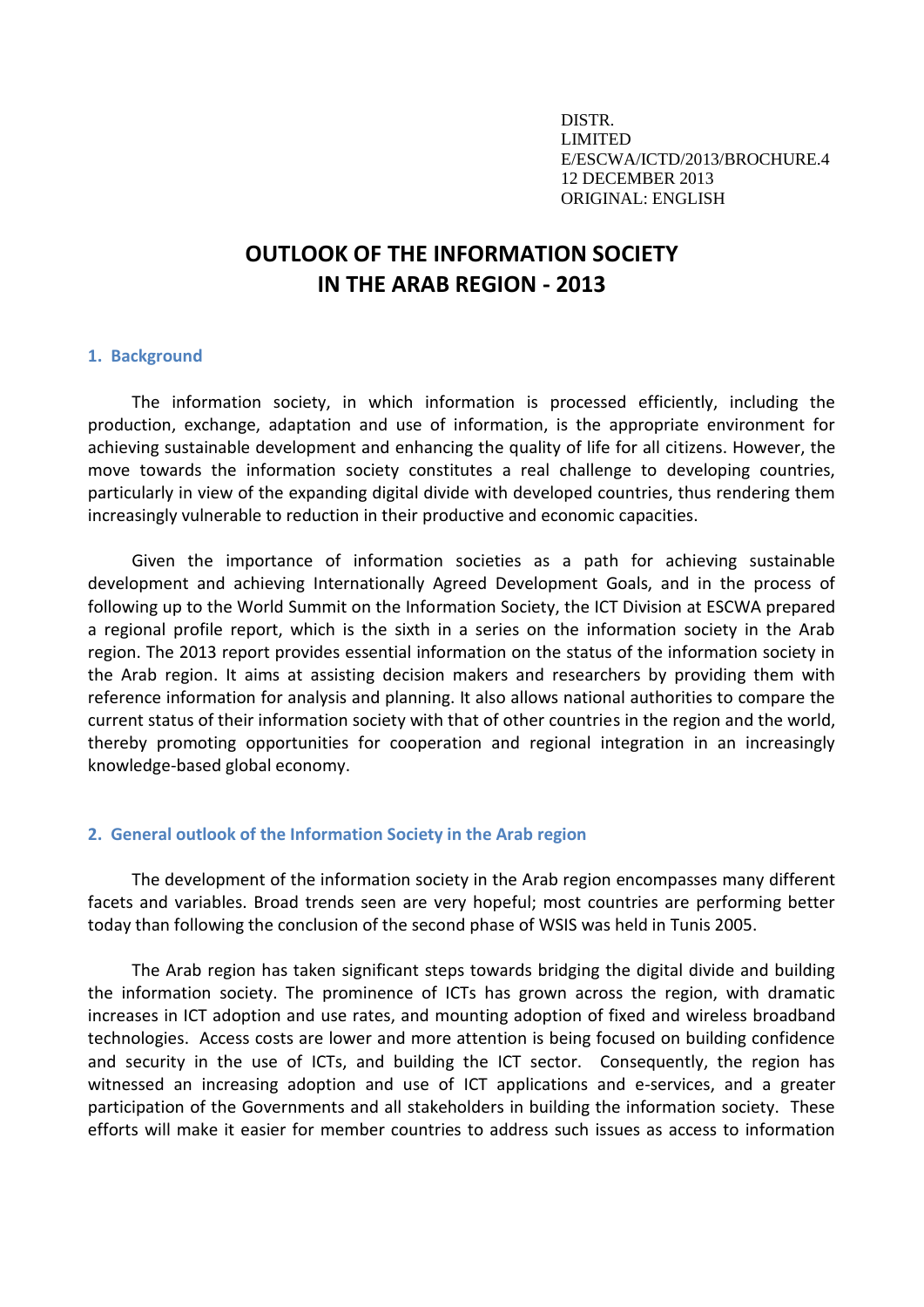Despite the commonality of countries in the region, there are divergent economic and social differences which distinguish the GCC sub-region from the rest. Non-GCC countries suffer from poverty and high unemployment rates, especially among women and youth. However, most countries in the region face a number of other serious issues of detrimental to development including economic and political uncertainty, civil wars, occupation, civil unrest and terrorism.

Challenges facing the realization of the information society and the transition to a knowledge based economy in the Arab region persist. Such challenges should be addressed in the coming years through a joint collaboration by all stakeholders (Governments, the private sector, and NGOs) while facilitation the important role the youth and digital natives could play as the main actors of an ICT-driven transformation. These challenges differ from one country to another; however, they all have to be addressed with almost equal priorities. The list of challenges includes, but not limited to:

- Low ICT readiness and utilization in some member countries;
- **Poor broadband penetration levels and affordability issues;**
- Lack of confidence and security in the use of ICTs;
- Weak, and sometimes incomplete, legal and regulatory ICT framework;
- Restricted access to information and privacy issues;
- Fragmentation of ICT applications and services for socio-economic development;
- Limited production of substantive digital Arabic content;
- Inadequate production of accurate and timely statistics for ICT measurement and analysis for policy-making and decision support purposes;
- Human skills gap, in ICT related fields.

# **3. Outlook of the Arab region in ICT infrastructure**

Most countries in the Arab region have sought to focus on improving their ICT infrastructures and taking measures to promote competition in their telecom sectors. Across the region, a significant positive correlation has been perceived between the liberalization of telecommunication services, and higher uptake of ICTs. Mobile and Internet penetration rates, in particular, have witnessed considerable increase in the region; as competition enters the market, the quality of service increases and costs are reduced. These conditions have been shown to promote the development of the information society.

# (a) *Internet penetration*

While Internet users penetration rate in the Arab region registered a compound annual growth rate (CAGR) of 21.9 per cent during the period 2005 - 2012 (the world rate registered 12.4 per cent during the same period), the current penetration rate at 34.8 per cent remains slightly lower than the world average at 35.7 per cent. The Arab region lags behind developed countries in Internet penetration, but comfortably overtook the average of developing countries at 27.5 per cent (see figure 1).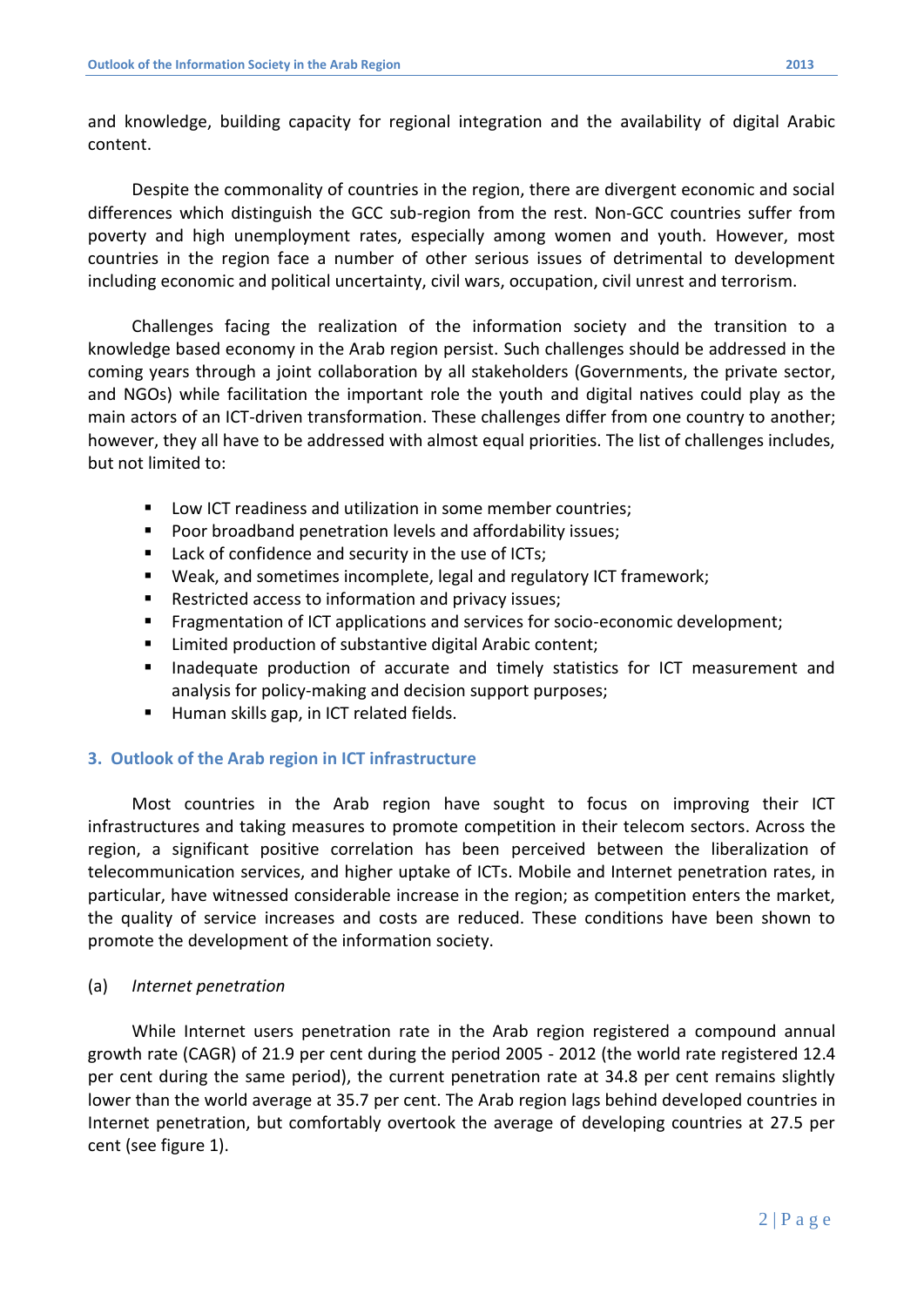

**Figure 1. Internet user penetration rates in selected regions, 2005-2012**

*Source*: Compiled by ESCWA based on data from ITU

#### (b) *Mobile phone penetration*

Mobile service markets are the forte of ICT infrastructure in the region; they have gone a long way in terms of competition and sophistication. A notable CAGR of 21.4 per cent has been observed between 2005 and 2012, overtaking the global CAGR of 15.2 per cent during the same period. When comparing regional mobile phone penetration rates, it is evident that the Arab region surpasses the mobile penetration rate of developing countries by a good margin (at 84.3 per cent), while still trailing behind developed countries (at 123.6 per cent). While the average in the Arab region is higher than the world average, the sector is expected to grow further as such countries as more Arab countries shun duopoly and opt out for competitiveness (see figure 2).



**Figure 2. Mobile phone penetration rates in selected regions, 2005-2012**

*Source*: Compiled by ESCWA based on data from ITU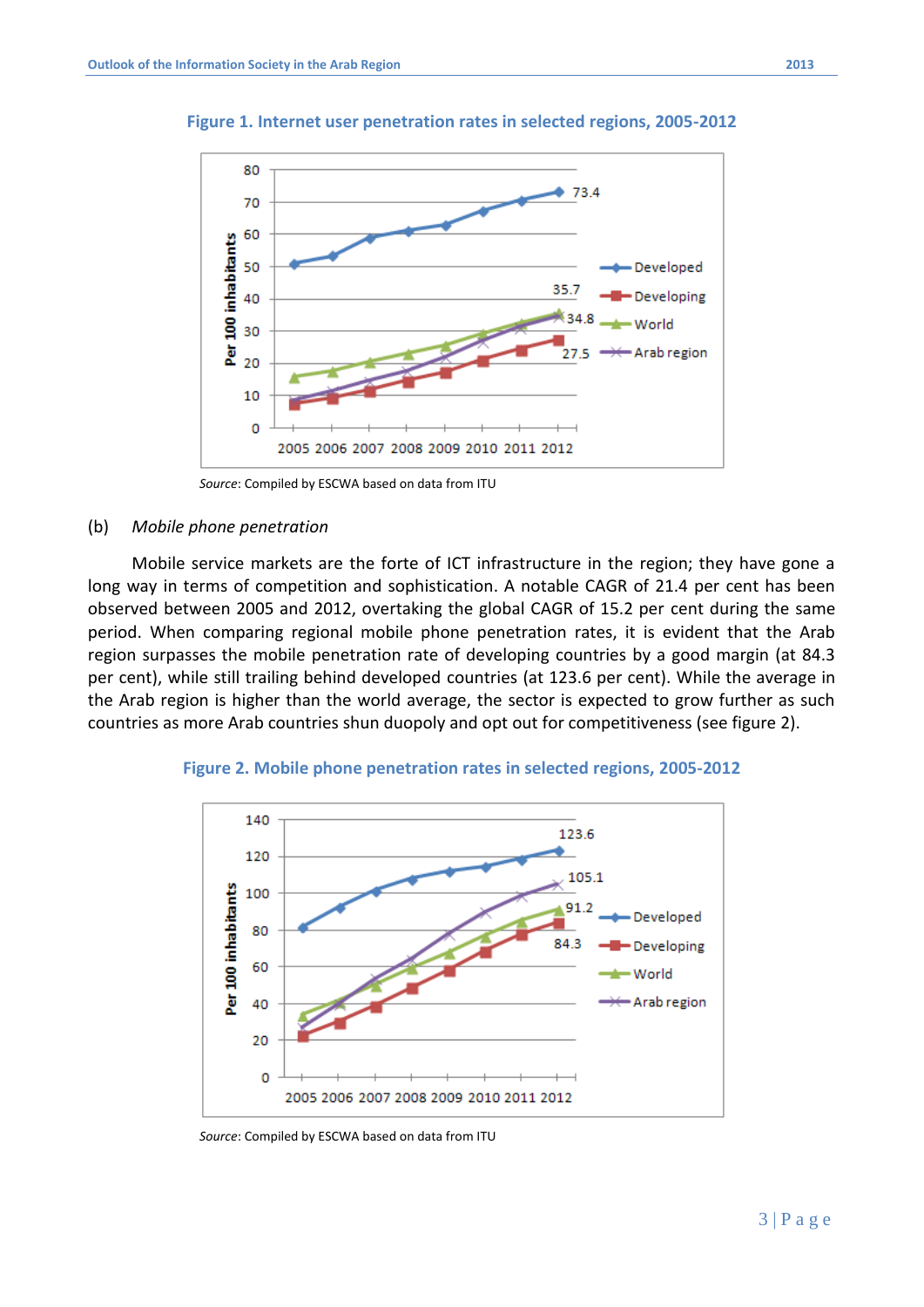## (c) *Mobile broadband penetration*

Wireless broadband is the most dynamic ICT service in the Arab region, in alignment with a similar global trend. Most of the growth seen in terms of wireless broadband penetration rates owes to the high penetration rate of mobile telephony and a surge in the uptake and use of smartphones.

The penetration rate of wireless broadband in the Arab region reached a value of 15.9 per cent in 2012– nearly six times higher than the region's fixed broadband penetration rate – still shy of the world average at 22.1 per cent but ahead of the average of developing countries at 13.3 per cent (see figure 3).

As of mid 2013, all countries of the Arab region but three (namely Iraq, Algeria and Palestine) had rolled out 3G services, and the shift to 4G networks, which has already started, is expected to fuel further growth in the near future.



**Figure 3. Wireless broadband Internet penetration rates in selected regions, 2007-2012**

*Source*: Compiled by ESCWA based on data from ITU

## **4. Outlook of the Arab region in ICT capacity-building**

Measuring the performance of the Arab region in ICT capacity-building mainly reflects the use of ICT in education, training and literacy programmes, the status of research and development and the development of an enabling environment for innovation. To illustrate the situation in the Arab region, a number of criteria have been selected for comparison with other regions and countries of the world.

Illiteracy is still widespread in the region, especially among youth and women in the lessdeveloped Arab countries. Despite great strides in fighting illiteracy, the region has one of the highest rates in the world, demonstrating that these countries have yet to benefit from the use of ICT to reduce prevailing high illiteracy rates.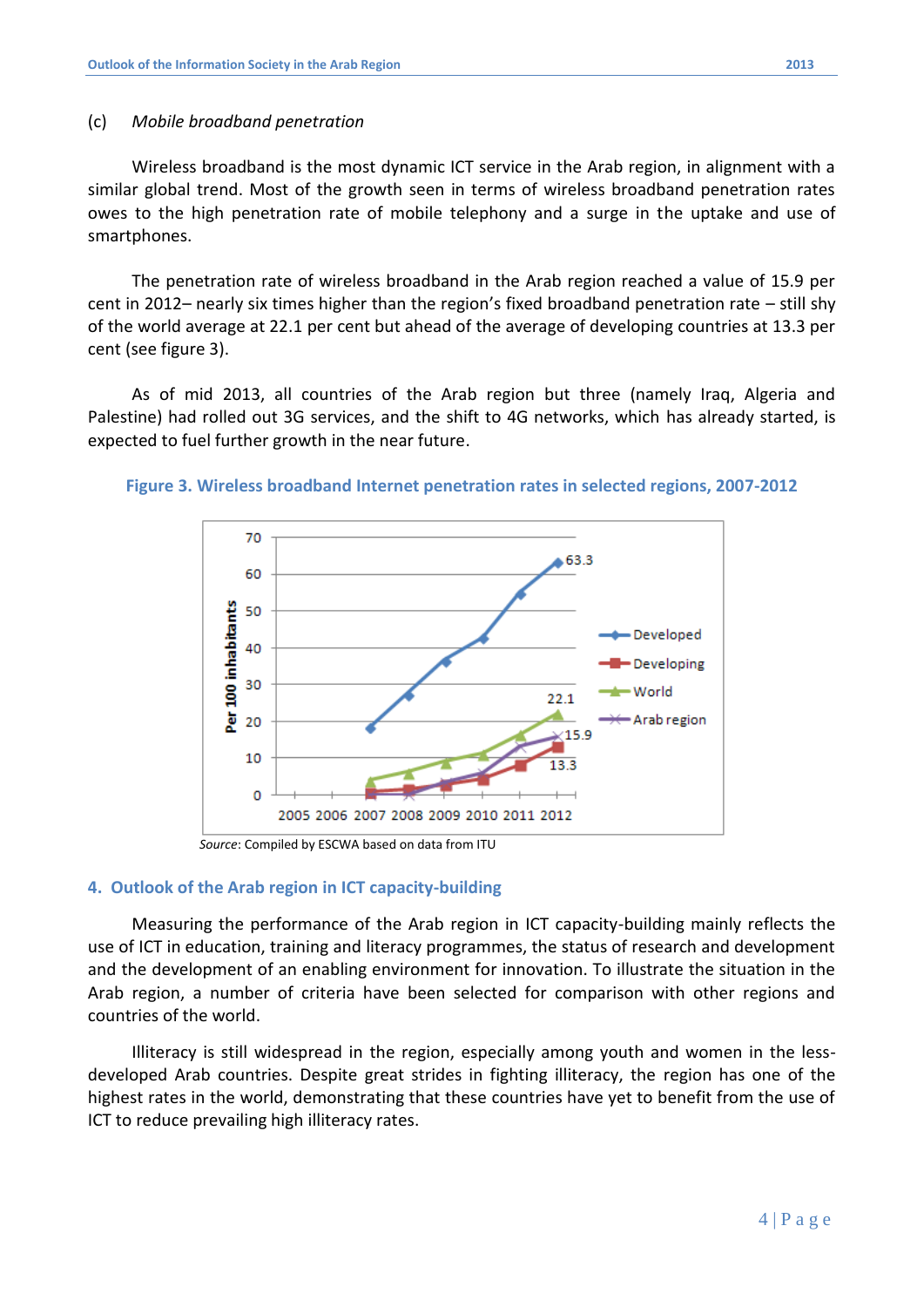Furthermore, spending on research and development and innovation region remain very limited and far below the world average. Assessing innovation through the number of PCT international filings reveals that the Arab region comes ahead of Africa but lags behind Asia and Europe (see table below). While, the number of PCT filings in the Gulf sub-region constitutes 81 per cent of the PCT filings of the whole Arab region, the latter comes ahead of Malaysia and Turkey, but lags dramatically behind Israel.

## **Number of PCT international filings in selected regions and countries, 2012**

| <b>Country or region</b> | <b>Number of PCT international filings</b> |
|--------------------------|--------------------------------------------|
| Arab region              | 495                                        |
| GCC sub-region           | 401                                        |
| World                    | 194,400                                    |
| Africa                   | 433                                        |
| Asia                     | 78,800                                     |
| Europe                   | 57,904                                     |
| Israel                   | 1,377                                      |
| Malaysia                 | 292                                        |
| Turkey                   | 451                                        |

*Source*: Compiled by ESCWA based on data obtained from WIPO Statistics Database available at: http://ipstatsdb.wipo.org

## **5. Outlook of the Arab region in e-Government**

The development, adoption and use of e-services in the Arab region has been steadily evolving in the past couple of years driven by the growing number of Internet users, improved access to broadband networks, the rapid uptake of smartphones and mobile device, and the spread of social media providing more ubiquitous channels for interaction. Governments have started to provide e-services allowing for online transactions and cloud computing.

All countries in the region have now dedicated and interactive Government web portals, though at different levels of development and sophistication, supported by a growing use of such advanced online participation tools as blogs, forums and social media applications. According to the 2012 UN E-Government Development Index (EGDI), the index score of the Arab region at 0.49 surpassed the world average at 0.48, albeit far lower than that of the Americas at 0.54. However, the GCC sub-region scored the second-highest average in the world, at 0.64, only behind Europe, at 0.71 (see figure 4).

## **6. Outlook of the Arab region in linguistic diversity and local content**

As more people in the region access the Internet, a key issue is the availability and accessibility of content, information and knowledge. Per capita, there are proportionally fewer sources of information available to Arab speakers than to other language groups in comparable regions. Arabic content on the internet has improved since 2008, when it accounted for only 0.3 per cent of total online content to around 2 to 3 per cent in 2012, thereby signalling a significant growth in online content in the region.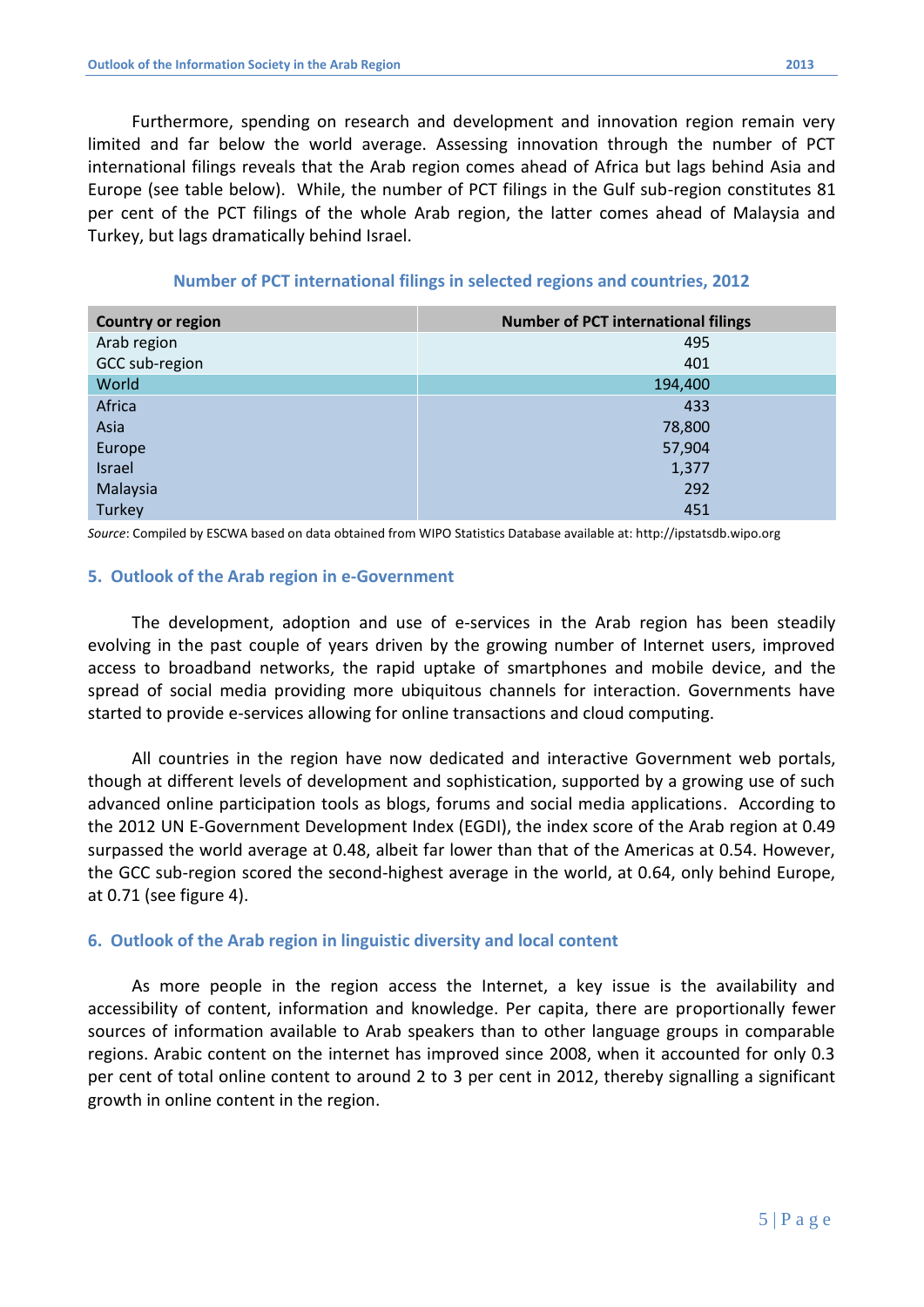

**Figure 4. E-Government Development Index scores in selected regions, 2010-2012**

*Source*: UN E-Government Survey, 2010 and 2012

The Arabic language made it to the top-ten list of languages used on the Internet in 2012, driven by a growing number of Arab internet users. While only 3.6 per cent of the world online users utilize the Arabic language on the Internet, Arabic became the 6th leading language online overtaking German for the first time, which fell down to 7th place (see figure 5). Despite the improvement, these numbers indicate that relative to the growing size of online content, not much Arabic content has been created; particularly content that is of quality.



## **Figure 5. Percentage of online users by world language, 2012**

*Source*: ROI Lifts the Long Tail of Languages in 2012, available at: [http://www.commonsenseadvisory.com](http://www.commonsenseadvisory.com/)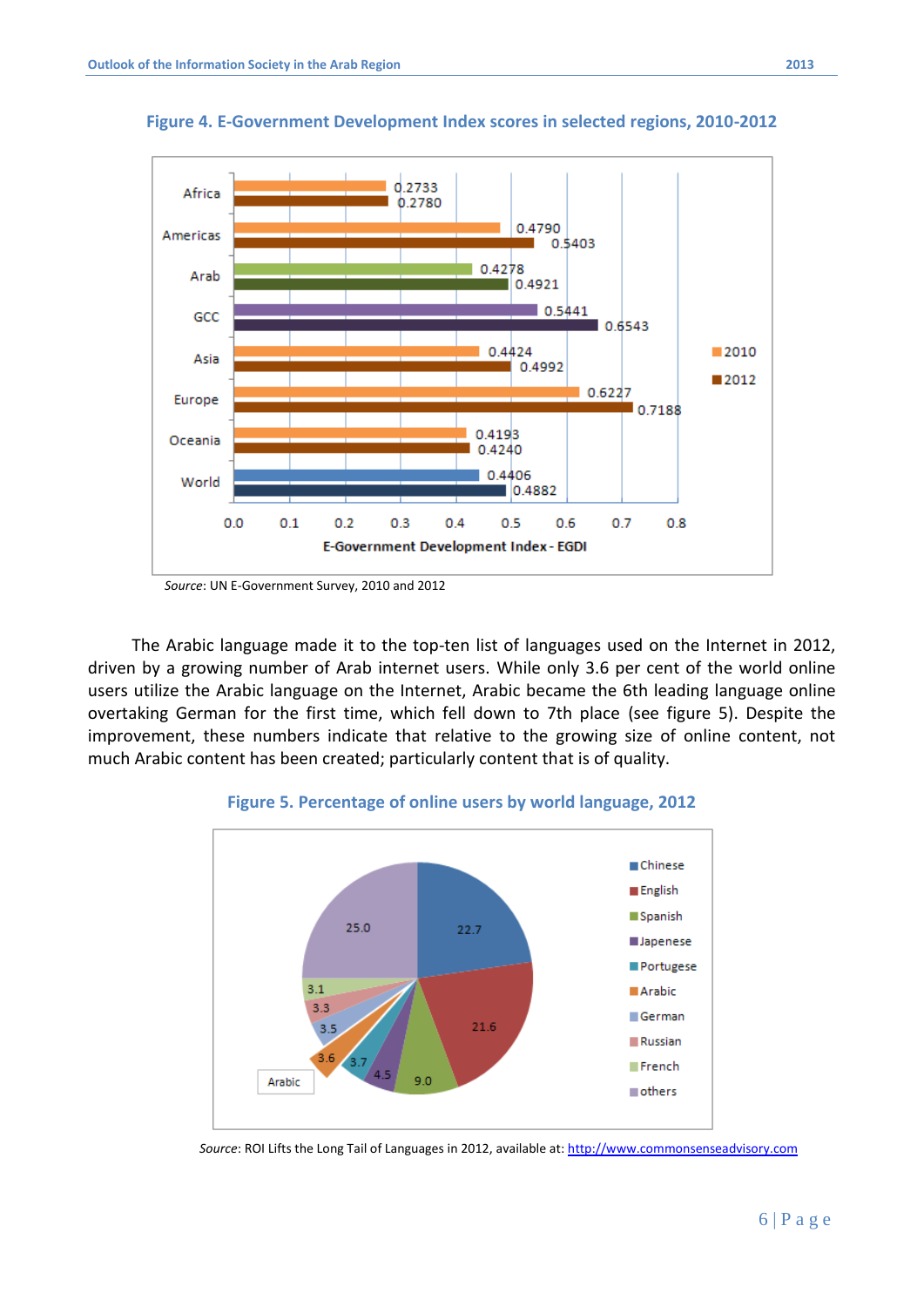## **7. Outlook of the Arab region in the media**

Despite the diversity of the media in the Arab region, its role remains limited in developing information societies. One of the findings of the 2013 regional profile of the Information Society in the Arab Region is that media freedom in all member countries is at its lowest level compared with developed countries. Social issues continue to be portrayed in a stereotypical way by most media outlets in the Arab region, unlike their coverage in developed countries of the world. However, the rise of social media applications and its potential impact on governance and the civil movement in the region is to be seen. The quick adoption of such applications as Facebook and Twitter is expected to have a positive impact on the freedom of expression, the participation of citizens, and democracy. Facebook user penetration in the Arab region (as a percentage of internet users) surpassed the world average at 38 per cent, and the averages of Asia-Pacific and Central and Eastern Europe; however, the Arab region trails behind the Americas and Western Europe by a big margin (see figure 6).



## **Figure 6. Facebook user penetration by region, 2012** *(Percentage of internet users in each group)*

*Source*: Compiled by ESCWA based of data obtained from Wikipedia and eMarketer at: <http://www.emarketer.com/Article/Emerging-Markets-Drive-Facebook-User-Growth/1009875>

## **8. The way forward**

While bright spots have been observed in realizing the information society in the region, the analysis presented in the regional profile report clearly indicates that GCC countries have made greater strides than the rest of ESCWA member countries in building information societies. Nevertheless, all ESCWA member countries, including the most advanced ones, still need to exert considerable efforts before reaching the levels attained by developed countries in this regard.

While ICT has a key role to play in creating job opportunities and alleviating poverty, the difficulties of development in conflict-prone areas preclude any role for ICT for development, and